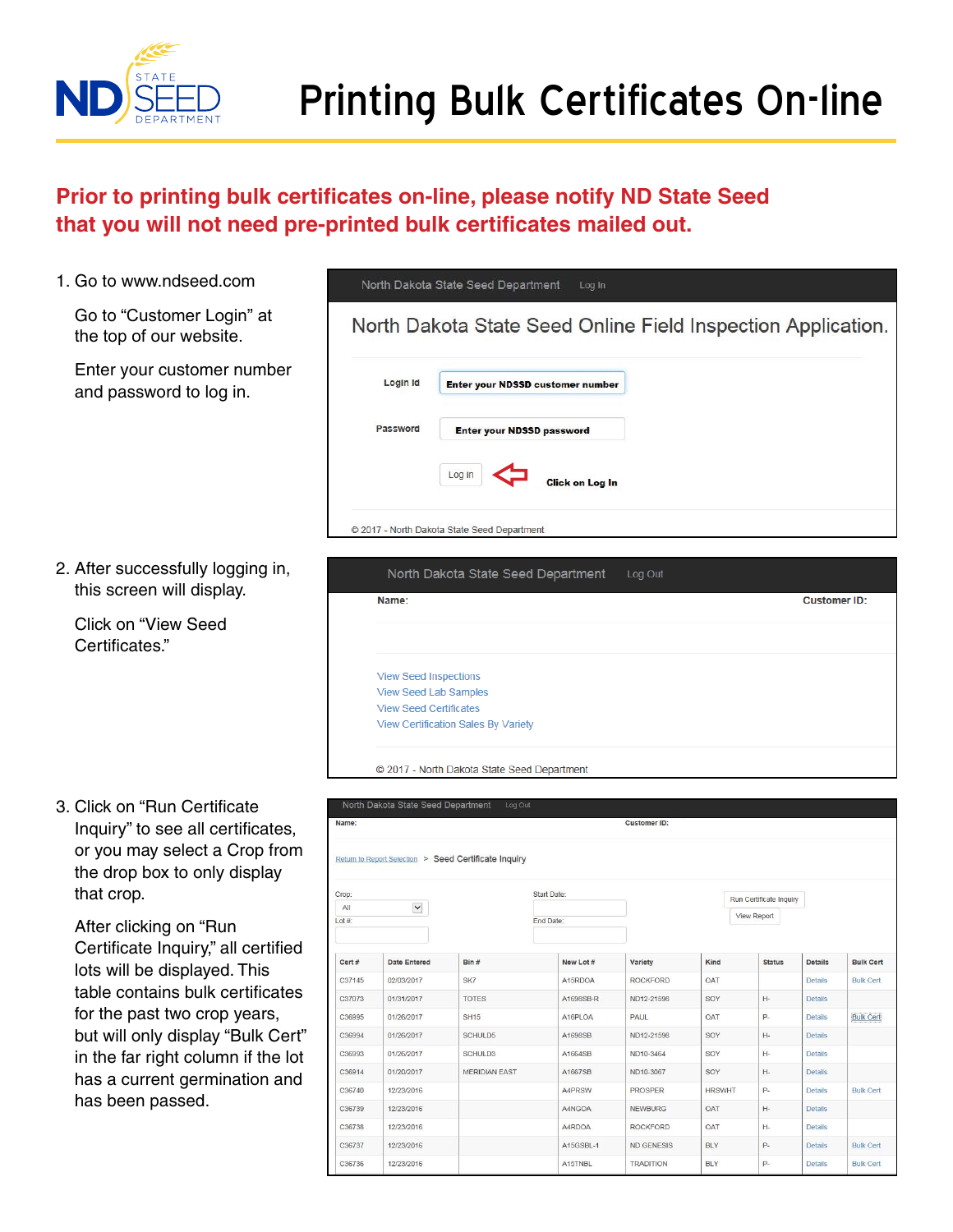| 4. Click on the blue "Bulk Cert" to                 | Certificate Information                                                                     |                        |                                                                                     |                                                                         |  |            |               |  |  |  |
|-----------------------------------------------------|---------------------------------------------------------------------------------------------|------------------------|-------------------------------------------------------------------------------------|-------------------------------------------------------------------------|--|------------|---------------|--|--|--|
| open the lot you wish to print<br>bulk certs for.   | Cert #                                                                                      |                        | Class                                                                               | Variety                                                                 |  | Kind       | Lot           |  |  |  |
|                                                     | C72003                                                                                      |                        | F.                                                                                  | LACEY                                                                   |  | <b>BLY</b> | <b>TEST 2</b> |  |  |  |
| The program will ask you to                         |                                                                                             |                        |                                                                                     |                                                                         |  |            |               |  |  |  |
| confirm that this is the correct                    | <b>Buyer Name</b>                                                                           |                        |                                                                                     |                                                                         |  |            |               |  |  |  |
| bin. Review and click ok to                         | Enter buyer name (Required)                                                                 |                        |                                                                                     |                                                                         |  |            |               |  |  |  |
| open this screen.                                   | <b>Buver Address:</b>                                                                       |                        |                                                                                     |                                                                         |  |            |               |  |  |  |
|                                                     | Street address is not required, but can be entered                                          |                        |                                                                                     |                                                                         |  |            |               |  |  |  |
| Enter buyer information                             | Buyer City / State / Zip                                                                    |                        |                                                                                     |                                                                         |  |            |               |  |  |  |
| and the quantity sold in this                       | <b>Enter city (Required)</b>                                                                | Enter State (Required) |                                                                                     | Zip code is not required                                                |  |            |               |  |  |  |
| transaction.                                        | <b>Bushels Sold:</b>                                                                        |                        |                                                                                     |                                                                         |  |            |               |  |  |  |
| Select "Resale" or "Retail."                        | Enter # of bushels for this sale                                                            |                        |                                                                                     | Bushels Remaining: 100 Remaining bushels will be reduced with each sale |  |            |               |  |  |  |
| You may also downgrade<br>single transactions here. | <b>OFor Resale?</b><br>Either Resale or Retail must be selected<br><b>OFor Retail Only?</b> |                        |                                                                                     |                                                                         |  |            |               |  |  |  |
|                                                     | Downgrade<br>$\checkmark$<br>Select Downgrade                                               |                        | Class of seed may be downgraded.<br>Downgrade only applies to the current           |                                                                         |  |            |               |  |  |  |
|                                                     | <b>Click on Save</b><br>Save                                                                |                        | bulk certificate - not the entire lot. Use<br>down arrow to select downgraded class |                                                                         |  |            |               |  |  |  |

5. After clicking "Save" you may enter additional transactions from the same lot, or if you are ready to print, scroll down to the table below the entry area shown above. Click on "Bulk Cert" shown below with the red arrow.

| Cert # | <b>Date Entered</b> | <b>Buyer Name</b> | <b>Bushels Sold</b>            | <b>Bushels Remaining</b> | <b>Bulk Cert</b>        |
|--------|---------------------|-------------------|--------------------------------|--------------------------|-------------------------|
| C72003 | 07/19/2017          | Test              | Void                           | 1000.00                  | <b>Bulk Cert</b>        |
| C72003 | 07/19/2017          | <b>Test 123</b>   | Void                           | 1000.00                  | <b>Bulk Cert</b>        |
| C72003 | 07/19/2017          | Test              | Void                           | 1000.00                  | <b>Bulk Cert</b>        |
| C72003 | 07/19/2017          | More test         | 700.00                         | 300.00                   | <b>Bulk Cert   Void</b> |
| C72003 | 07/19/2017          | Test 3            | 200.00<br><b>MEDICAL MODEL</b> | 100.00                   | <b>Bulk Cert   Void</b> |
| C72003 | 11/08/2017          | Test again        | <b>PERSONAL</b><br>1.00        | 99.00                    | Bulk Cert   Void        |

## \*Notes: **\*Notes:**   $\mathbf{E}$  , or the sale is changed, you may consider  $\mathbf{V}$  (shown by the black arrow) and the certificate will be certificate will be certificate will be certificate will be certificate will be certificate will be certa

If you make a mistake, or the sale is changed, you may click on "Void" and the certificate will be voided and bushels added back to the bushels remaining total.

You may return to this table and reprint a bulk certificate that has been lost by clicking on "Bulk Cert" in the appropriate line.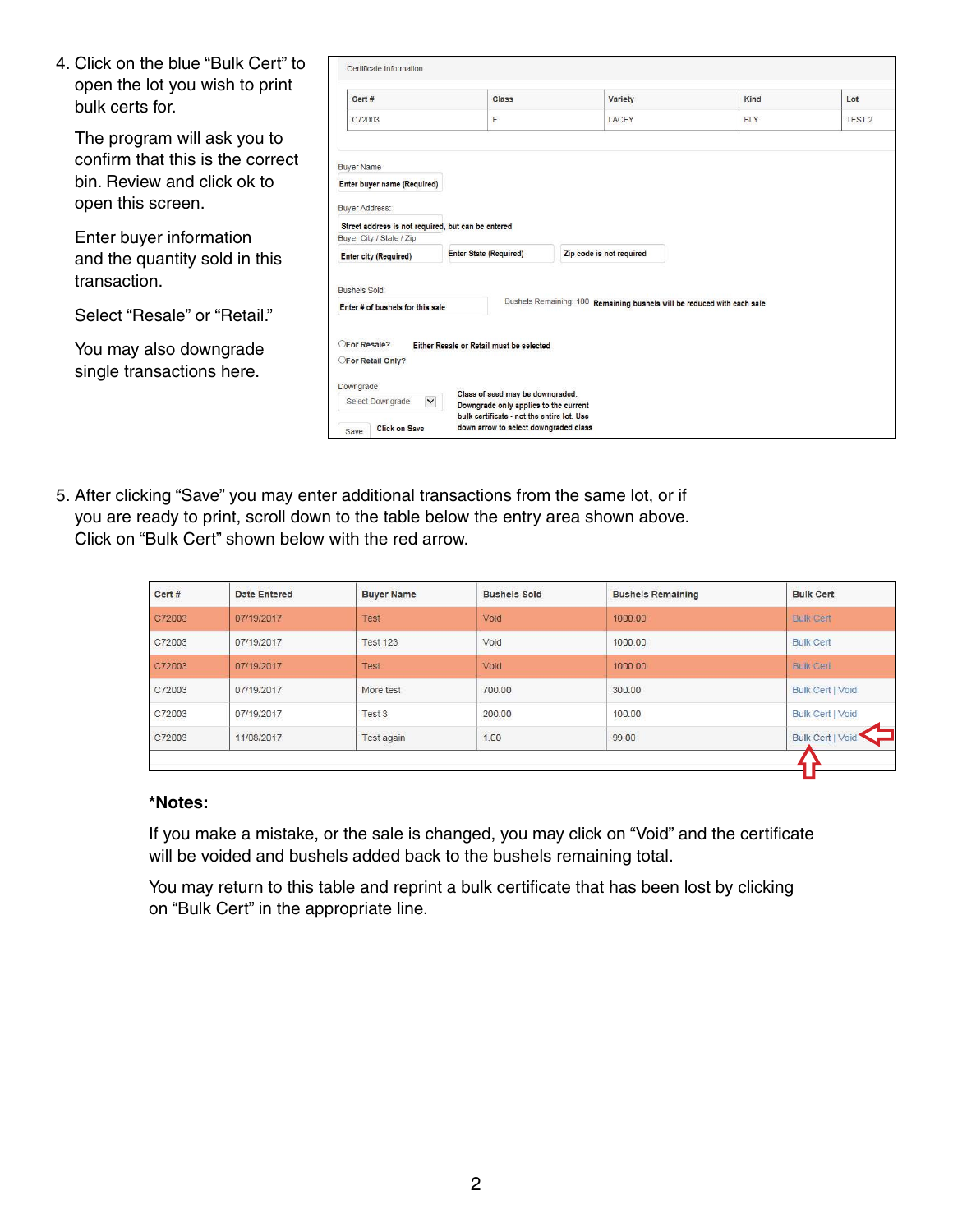6. The next screen will display the bulk certificate.

**Note:** *The first time you print, the program may prompt you to download a small program to facilitate printing. This will only happen once.* 

Click on the print icon on the top ribbon to print your bulk certificate.

Exit this screen to return to the Certification Sale Entry Screen. The program will begin building your log sheet at the bottom of the entry area and will calculate remaining bushels.

Exit out of this screen to return to the bulk cert entry page.

7. When the entire lot is sold, you may print your log sheet by clicking on "Sale Report."

This will prepare your log sheet and allow you to print it.

You may print this hard copy, or click on the disc icon to export the table to Excel, Word or PDF.

| $\mathbb{N}$<br>$\mathbf{1}$                                                                                                                                                                                                                                                                                                                                                            | of $1 \nightharpoonup$ | $\mathbb{N}$ | 100%                           | $\checkmark$ |             |                                    | Find   Next $\overline{B}$ $\cdot$ (2) |                 |  |  |  |
|-----------------------------------------------------------------------------------------------------------------------------------------------------------------------------------------------------------------------------------------------------------------------------------------------------------------------------------------------------------------------------------------|------------------------|--------------|--------------------------------|--------------|-------------|------------------------------------|----------------------------------------|-----------------|--|--|--|
|                                                                                                                                                                                                                                                                                                                                                                                         |                        |              | ND State Seed Department       |              |             | NORTH DAKOTA CERTIFIED SEED.       |                                        |                 |  |  |  |
|                                                                                                                                                                                                                                                                                                                                                                                         |                        |              | PO Box 5257, Fargo ND 58105    |              |             | <b>BULK SALE CERTIFICATE</b>       |                                        |                 |  |  |  |
|                                                                                                                                                                                                                                                                                                                                                                                         |                        |              | 701-231-5400 Fax: 701-531-5401 |              |             |                                    |                                        |                 |  |  |  |
|                                                                                                                                                                                                                                                                                                                                                                                         |                        | <b>BUYER</b> |                                |              | LABELER     |                                    |                                        |                 |  |  |  |
| <b>Name</b>                                                                                                                                                                                                                                                                                                                                                                             |                        |              |                                |              |             | AGRONOMY SEED FARM                 |                                        |                 |  |  |  |
| Address                                                                                                                                                                                                                                                                                                                                                                                 | <b>Buyer Name</b>      |              |                                |              |             | 15449 37TH ST SE                   |                                        |                 |  |  |  |
| City/State/Zip City State                                                                                                                                                                                                                                                                                                                                                               |                        |              |                                |              |             | CASSELTON                          |                                        | ND 58012-9748   |  |  |  |
| <b>Bushels Sold</b>                                                                                                                                                                                                                                                                                                                                                                     |                        |              | For                            | X Resale     |             | Retail                             |                                        | Date 02/15/2017 |  |  |  |
| Class: FOUNDATION                                                                                                                                                                                                                                                                                                                                                                       |                        |              |                                |              | Cert C36447 |                                    |                                        |                 |  |  |  |
| SOYBEANS TRAILL                                                                                                                                                                                                                                                                                                                                                                         |                        |              |                                |              |             | Lot Number: A16TLSB                |                                        |                 |  |  |  |
| Pure Seed: 99.97                                                                                                                                                                                                                                                                                                                                                                        |                        |              |                                |              |             | Germination: 95.00                 |                                        |                 |  |  |  |
| Other Crop: 0.00                                                                                                                                                                                                                                                                                                                                                                        |                        |              |                                |              | Origin: ND  |                                    |                                        |                 |  |  |  |
| Inert: 0.03                                                                                                                                                                                                                                                                                                                                                                             |                        |              |                                |              |             | Date: 11/21/2016                   |                                        |                 |  |  |  |
| Weed Seed: 0.00                                                                                                                                                                                                                                                                                                                                                                         |                        |              |                                |              |             | 2.528 Seeds/Lb                     |                                        |                 |  |  |  |
| A RESEARCH FEE APPLIES TO THIS VARIETY                                                                                                                                                                                                                                                                                                                                                  |                        |              |                                |              |             |                                    |                                        |                 |  |  |  |
| Unauthorized Propagation Prohibited                                                                                                                                                                                                                                                                                                                                                     |                        |              |                                |              |             |                                    |                                        |                 |  |  |  |
| PVPA 1994 - U.S. Protected Variety                                                                                                                                                                                                                                                                                                                                                      |                        |              |                                |              |             |                                    |                                        |                 |  |  |  |
| One Bulk Sale Certificate must accompany each container of certified seed sold.                                                                                                                                                                                                                                                                                                         |                        |              |                                |              |             |                                    |                                        |                 |  |  |  |
|                                                                                                                                                                                                                                                                                                                                                                                         |                        |              |                                |              |             | COPIED CERTIFICATES ARE NOT VALID. |                                        |                 |  |  |  |
| 4.1-53-59 Liability of seed commission, seed department, seed commissioner and certified or noncertified agricultural seed<br>producers. A warranty of any kind, either expressed or implied, including a warranty of merchantability, fitness for a particular<br>purpose, varietal identity, or absence of disease, is not made by the seed commission, the seed department, the seed |                        |              |                                |              |             |                                    |                                        |                 |  |  |  |

commissioner, or certified or noncertified seed producers as to the quantity or quality of the crop produced from the seeds or as to other produce, which is inspected and certified, except as provided in this section. The sole warranty made is that the seeds were inspected under the rules of the seed department or the United States department of agricul and serves only in an official regulatory manner.

| Crop:  |                     |                      | Start Date: |                   |               | Run Certificate Inquiry |                |                                 |
|--------|---------------------|----------------------|-------------|-------------------|---------------|-------------------------|----------------|---------------------------------|
| All    | $\checkmark$        |                      |             |                   |               | View Report             |                |                                 |
| Lot#   |                     |                      | End Date:   |                   |               |                         |                |                                 |
|        |                     |                      |             |                   |               |                         |                |                                 |
| Cert # | <b>Date Entered</b> | Bin #                | New Lot #   | Variety           | Kind          | <b>Status</b>           | <b>Details</b> | <b>Bulk Cert</b>                |
| C37145 | 02/03/2017          | SK7                  | A15RDOA     | <b>ROCKFORD</b>   | <b>OAT</b>    |                         | <b>Details</b> | <b>Bulk Cert</b>                |
| C37073 | 01/31/2017          | <b>TOTES</b>         | A1698SB-R   | ND12-21598        | SOY           | $H -$                   | <b>Details</b> |                                 |
| C36995 | 01/26/2017          | SH15                 | A16PLOA     | PAUL              | OAT           | $P-$                    | Details        | <b>Bulk Cert</b>                |
| C36994 | 01/26/2017          | SCHULD5              | A1698SB     | ND12-21598        | SOY           | $H-$                    | <b>Details</b> |                                 |
| C36993 | 01/26/2017          | SCHULD3              | A1664SB     | ND10-3464         | SOY           | $H -$                   | <b>Details</b> |                                 |
| C36914 | 01/20/2017          | <b>MERIDIAN EAST</b> | A1667SB     | ND10-3067         | SOY           | H-                      | <b>Details</b> |                                 |
| C36740 | 12/23/2016          |                      | A4PRSW      | <b>PROSPER</b>    | <b>HRSWHT</b> | $P-$                    | <b>Details</b> | <b>Bulk Cert</b>                |
| C36739 | 12/23/2016          |                      | A4NGOA      | <b>NEWBURG</b>    | OAT           | $H-$                    | Details        |                                 |
| C36738 | 12/23/2016          |                      | A4RDOA      | <b>ROCKFORD</b>   | OAT           | $H-$                    | <b>Details</b> |                                 |
| C36737 | 12/23/2016          |                      | A15GSBL-1   | <b>ND GENESIS</b> | <b>BLY</b>    | $P-$                    | <b>Details</b> | <b>Bulk Cert</b>                |
| C36736 | 12/23/2016          |                      | A15TNBL     | <b>TRADITION</b>  | <b>BLY</b>    | $P-$                    | <b>Details</b> | <b>Bulk Cert</b>                |
| C36735 | 12/23/2016          |                      | A15SSOA     | <b>SOURIS</b>     | OAT           | P-                      | <b>Details</b> | <b>Bulk Cert</b>                |
| C36734 | 12/23/2016          |                      | A4SSOA      | SOURIS            | OAT           | P-                      | <b>Details</b> | <b>Bulk Cert</b>                |
| C36517 | 11/29/2016          | <b>GM15</b>          | A16PYSB     | PROSOY            | SOY           | $H-$                    | <b>Details</b> |                                 |
| C36479 | 11/21/2016          | <b>GM17</b>          | A16BNSB     | <b>ND BISON</b>   | SOY           | P-                      | <b>Details</b> | <b>Bulk Cert</b>                |
| C36447 | 11/21/2016          | SK6                  | A16TLSB     | TRAILL            | SOY           | P-                      | <b>Details</b> | <b>Bulk Cert</b><br>Sale Report |